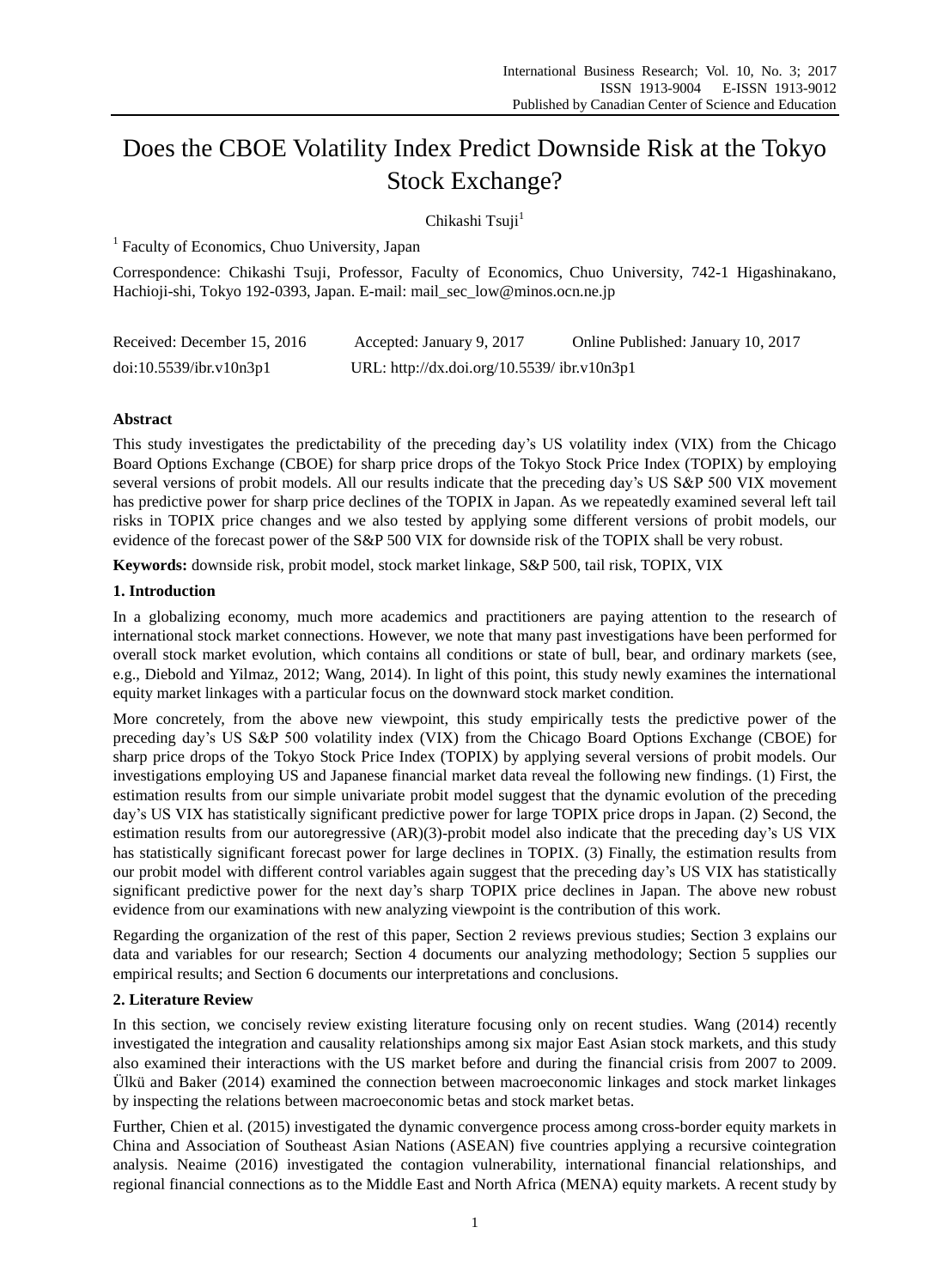Mensi et al. (2016) examined the spillover effects between the US stock market and those of the BRICs (Brazil, Russia, India, China) and South Africa.

Laopodis (2016) studied the linkages of US seventeen industry returns, the US stock market, and several economic fundamental variables. As for the study in the context of downward stock markets, by focusing on the US stock market, Tsuji (2016) rigorously evidenced the superior forecast power of volatility forecasts derived from several kinds of generalized autoregressive conditional heteroskedasticity (GARCH) models (This paper can be downloaded from the journal's web site.). However, there seems to be little previous study that examined the forecast power of the US VIX for sharp drops of the Japanese stock market.



Figure 1. Dynamic daily evolution of the S&P 500 VIX and the TOPIX

#### **3. Data and Variables**

In this section, we describe our data and variables used in this study. First, DTPX means the first difference as to the price of the TOPIX in Japan, TPX. Next, DSPX denotes the first difference as to the level of the S&P 500 VIX in the US, SPX. Further, as control variables, we employ DTERM and DEX. More concretely, DTERM means the first difference series of the interest rate spread between the benchmark 10-year Japanese government bond yield and the Japanese three-month interbank offered rate. In addition, DEX denotes the first difference of the time-series as to the exchange rate of the Japanese yen to the US dollar.

All our data are daily time-series and the sample period examined in this work is from January 2, 2004 to September 5, 2016. The data source of all our data is Thomson Reuters. In Figure 1, we exhibit the daily time-series evolution of SPX and TPX for our sample period. This figure suggests that when the US VIX largely increases, the TOPIX sharply drops.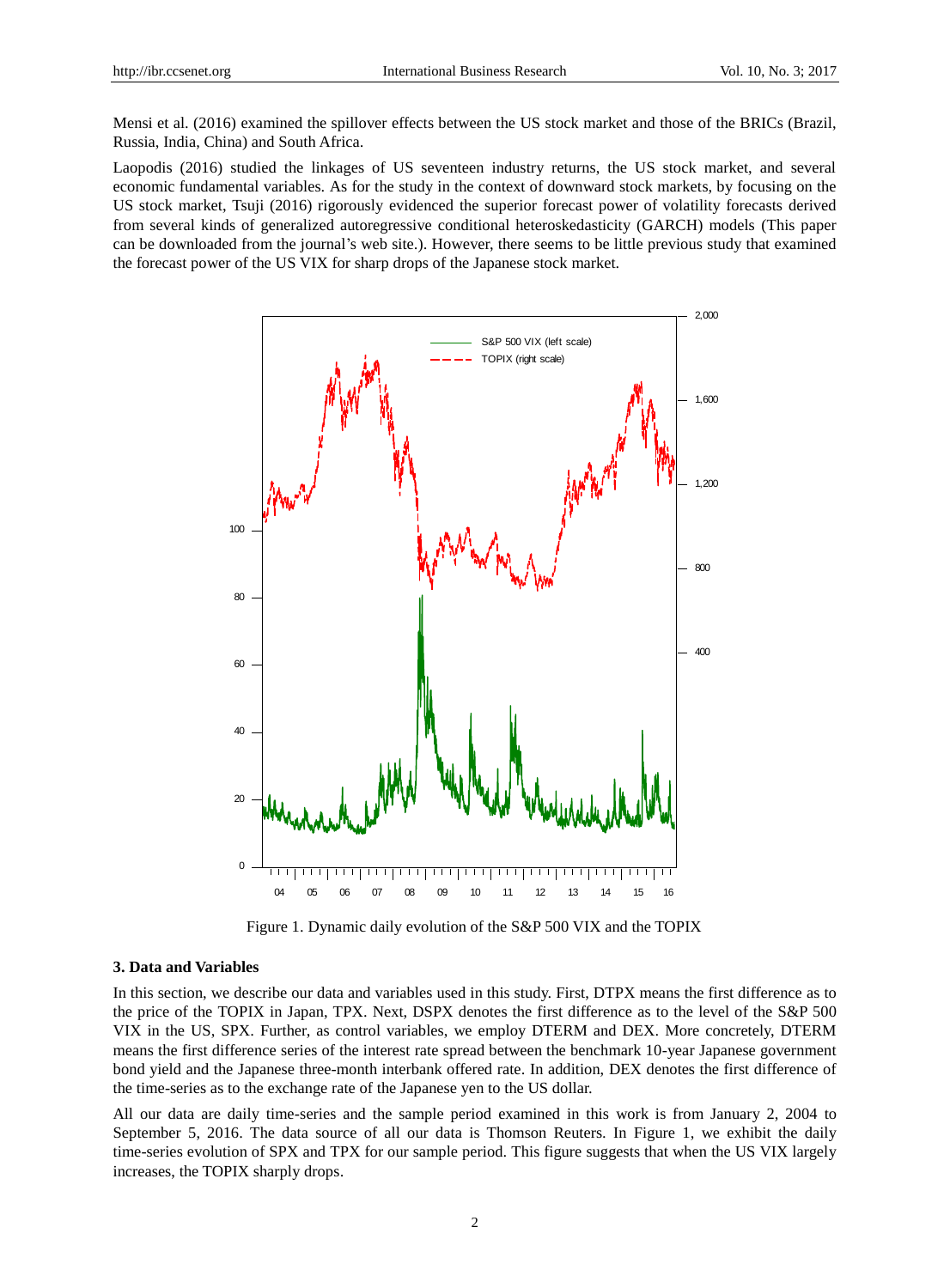|                     | <b>SPX</b>  | <b>DSPX</b>  | <b>TPX</b> |
|---------------------|-------------|--------------|------------|
| Mean                | 19.2034     | $-0.0019$    | 1187.6160  |
| Median              | 16.3050     | $-0.0500$    | 1178.1150  |
| Maximum             | 80.8600     | 16.5400      | 1816.9700  |
| Minimum             | 9.8900      | $-17.3600$   | 695.5100   |
| Standard deviation  | 9.1309      | 1.7509       | 308.9502   |
| <b>Skewness</b>     | 2.5594      | 0.6971       | 0.1989     |
| Kurtosis            | 11.6955     | 22.4779      | 1.8700     |
| <b>Observations</b> | 3306        | 3306         | 3306       |
|                     | <b>DTPX</b> | <b>DTERM</b> | <b>DEX</b> |
| Mean                | 0.0908      | $-0.0004$    | $-0.0011$  |
| Median              | 0.0000      | 0.0000       | 0.0000     |
| Maximum             | 115.4400    | 0.1365       | 3.3000     |
| Minimum             | $-94.2300$  | $-0.1305$    | $-3.8500$  |
| Standard deviation  | 16.2202     | 0.0232       | 0.6601     |
| <b>Skewness</b>     | $-0.4363$   | 0.2107       | $-0.2993$  |
| Kurtosis            | 7.8679      | 5.6579       | 6.1150     |
| <b>Observations</b> | 3306        | 3306         | 3306       |

# Table 1. Descriptive statistics of US and Japanese financial market variables

*Note*: DSPX means the first difference as to the US S&P 500 VIX, SPX. DTPX means the first difference as to the TOPIX in Japan, TPX. DTERM means the first difference as to the Japanese term spread and DEX denotes the first difference as to the exchange rate of the Japanese yen to the US dollar.

| Table 2. Predictive power of the volatility index of the S&P 500 for large drops in the TOPIX: Results of |  |  |  |  |  |  |  |  |  |
|-----------------------------------------------------------------------------------------------------------|--|--|--|--|--|--|--|--|--|
| univariate probit models                                                                                  |  |  |  |  |  |  |  |  |  |

| Panel A. 94% VaR |              |            | Panel B. 95% VaR |              |            |  |
|------------------|--------------|------------|------------------|--------------|------------|--|
|                  | Coefficient  | $p$ -value |                  | Coefficient  | $p$ -value |  |
| Const.           | $-1.6642***$ | 0.0000     | Const.           | $-1.7558***$ | 0.0000     |  |
| $DSPX(-1)$       | $0.2203***$  | 0.0000     | $DSPX(-1)$       | $0.2117***$  | 0.0000     |  |
| McFadden $R^2$   | 0.102101     |            | McFadden $R^2$   | 0.101639     |            |  |
| Panel C. 96% VaR |              |            | Panel D. 97% VaR |              |            |  |
|                  | Coefficient  | $p$ -value |                  | Coefficient  | $p$ -value |  |
| Const.           | $-1.8573***$ | 0.0000     | Const.           | $-1.9983***$ | 0.0000     |  |
| $DSPX(-1)$       | $0.1972***$  | 0.0000     | $DSPX(-1)$       | $0.1954***$  | 0.0000     |  |
| McFadden $R^2$   | 0.097166     |            | McFadden $R^2$   | 0.105178     |            |  |
| Panel E. 98% VaR |              |            | Panel F. 99% VaR |              |            |  |
|                  | Coefficient  | $p$ -value |                  | Coefficient  | $p$ -value |  |
| Const.           | $-2.1875***$ | 0.0000     | Const.           | $-2.4454***$ | 0.0000     |  |
| $DSPX(-1)$       | $0.1923***$  | 0.0000     | $DSPX(-1)$       | $0.1612***$  | 0.0000     |  |
| McFadden $R^2$   | 0.122681     |            | McFadden $R^2$   | 0.105014     |            |  |

*Note*: DSPX(−1) means the first lag of the first difference as to the S&P 500 VIX in the US. McFadden  $R^2$ denotes the McFadden's *R*-squared value. \*\*\* indicates the statistical significance at the 1% level.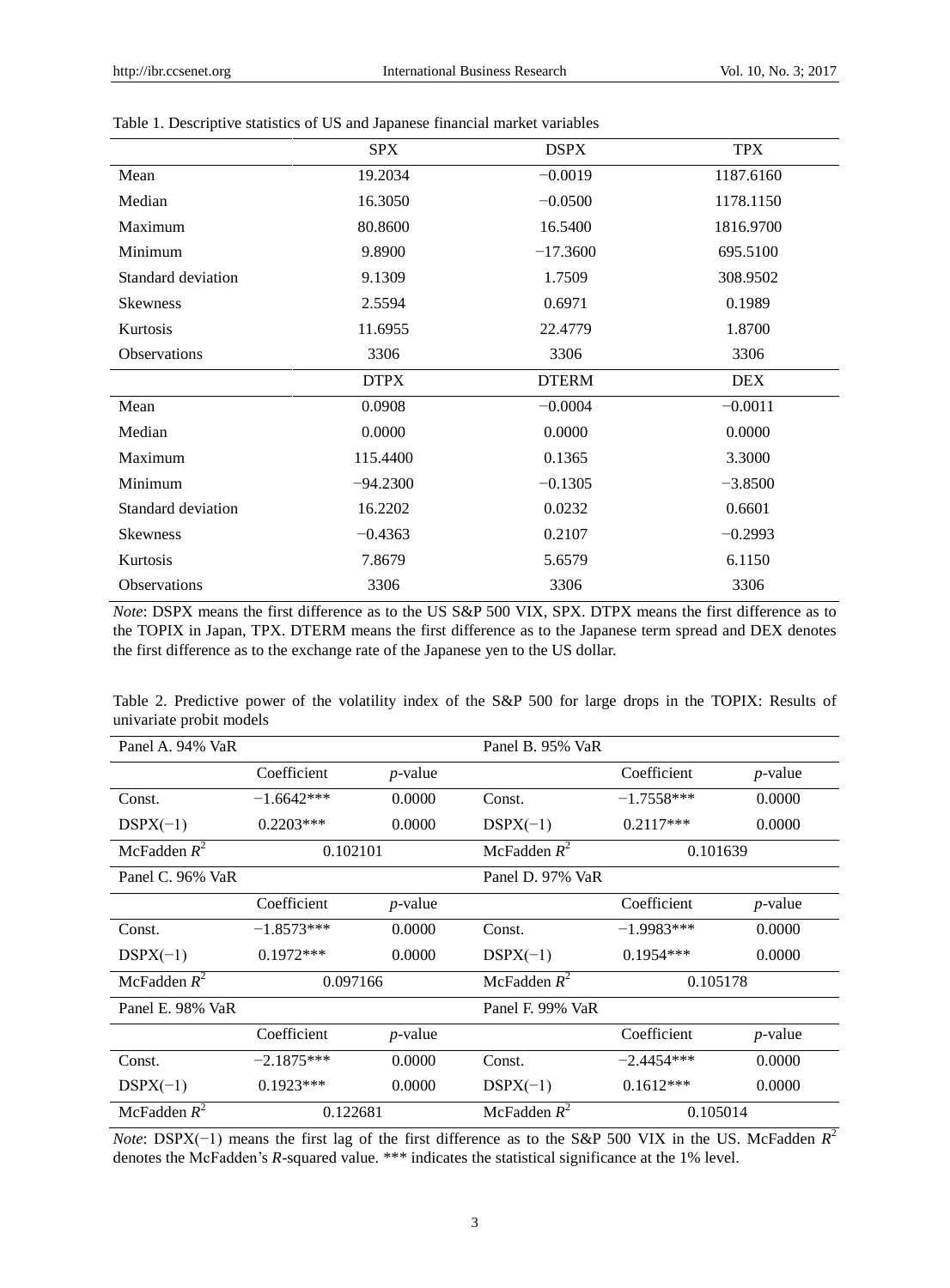#### **4. Testing Methodology**

In this section, we document our testing methodology. In this study, we employ three kinds of probit models to test the forecast power of the US S&P 500 VIX for sharp price drops in the TOPIX. It is emphasized that our repeated examinations with below different three probit models should be effective for robustness checks as to the predictability of the US VIX.

Our first model is the following simple univariate probit model:

$$
DTPX_{t} = \pi_{0} + \pi_{1}DSPX_{t-1} + \mu_{t},
$$
  
\n
$$
y_{t} = \begin{cases} 1 & \text{if } DTPX \le k\% VaR \\ 0 & \text{otherwise} \end{cases}.
$$
 (1)

In the above model (1), DTPX denotes the first diferrence of the TOPIX, DSPX denotes the first diferrence of the S&P 500 VIX, *k*% VaR means the *k*% Value at Risk, and *k* takes one of the values of 94, 95, 96, 97, 98, and 99 in our analyses (the same hereinafter). Hence, all our investigations test the predictive power of the US S&P 500 VIX for the downside tail risk in the price changes of the TOPIX in Japan.

Table 3. Predictive power of the volatility index of the S&P 500 for large drops in the TOPIX: Results of AR(3)probit models

| Panel A. 94% VaR |              |            | Panel B. 95% VaR |              |            |
|------------------|--------------|------------|------------------|--------------|------------|
|                  | Coefficient  | $p$ -value |                  | Coefficient  | $p$ -value |
| Const.           | $-1.6744***$ | 0.0000     | Const.           | $-1.7640***$ | 0.0000     |
| $DSPX(-1)$       | $0.2147***$  | 0.0000     | $DSPX(-1)$       | $0.2060***$  | 0.0000     |
| $DTPX(-1)$       | $-0.0010$    | 0.6347     | $DTPX(-1)$       | $-0.0010$    | 0.6610     |
| $DTPX(-2)$       | $-0.0065***$ | 0.0019     | $DTPX(-2)$       | $-0.0054**$  | 0.0129     |
| $DTPX(-3)$       | $-0.0056***$ | 0.0098     | $DTPX(-3)$       | $-0.0054**$  | 0.0181     |
| McFadden $R^2$   | 0.113377     |            | McFadden $R^2$   | 0.110992     |            |
| Panel C. 96% VaR |              |            | Panel D. 97% VaR |              |            |
|                  | Coefficient  | $p$ -value |                  | Coefficient  | $p$ -value |
| Const.           | $-1.8680***$ | 0.0000     | Const.           | $-2.0291***$ | 0.0000     |
| $DSPX(-1)$       | $0.1875***$  | 0.0000     | $DSPX(-1)$       | $0.1847***$  | 0.0000     |
| $DTPX(-1)$       | $-0.0031$    | 0.1872     | $DTPX(-1)$       | $-0.0049*$   | 0.0533     |
| $DTPX(-2)$       | $-0.0049**$  | 0.0351     | $DTPX(-2)$       | $-0.0090***$ | 0.0003     |
| $DTPX(-3)$       | $-0.0059**$  | 0.0146     | $DTPX(-3)$       | $-0.0058**$  | 0.0312     |
| McFadden $R^2$   | 0.108797     |            | McFadden $R^2$   | 0.131296     |            |
| Panel E. 98% VaR |              |            | Panel F. 99% VaR |              |            |
|                  | Coefficient  | $p$ -value |                  | Coefficient  | $p$ -value |
| Const.           | $-2.2177***$ | 0.0000     | Const.           | $-2.4646***$ | 0.0000     |
| $DSPX(-1)$       | $0.1808***$  | 0.0000     | $DSPX(-1)$       | $0.1514***$  | 0.0000     |
| $DTPX(-1)$       | $-0.0048*$   | 0.0978     | $DTPX(-1)$       | $-0.0041$    | 0.2441     |
| $DTPX(-2)$       | $-0.0073***$ | 0.0089     | $DTPX(-2)$       | $-0.0055$    | 0.1129     |
| $DTPX(-3)$       | $-0.0067**$  | 0.0288     | $DTPX(-3)$       | $-0.0039$    | 0.3059     |
| McFadden $R^2$   | 0.147686     |            | McFadden $R^2$   | 0.121501     |            |

*Note*: DSPX(−1) means the first lag of the first difference as to the S&P 500 VIX in the US. DTPX(−*k*) means the *k*th lag of the first difference as to the TOPIX price in Japan. McFadden  $R^2$  denotes the McFadden's *R*-squared value. \*\*\*, \*\*, and \* indicate the statistical significance at the 1%, 5%, and 10% levels, respectively.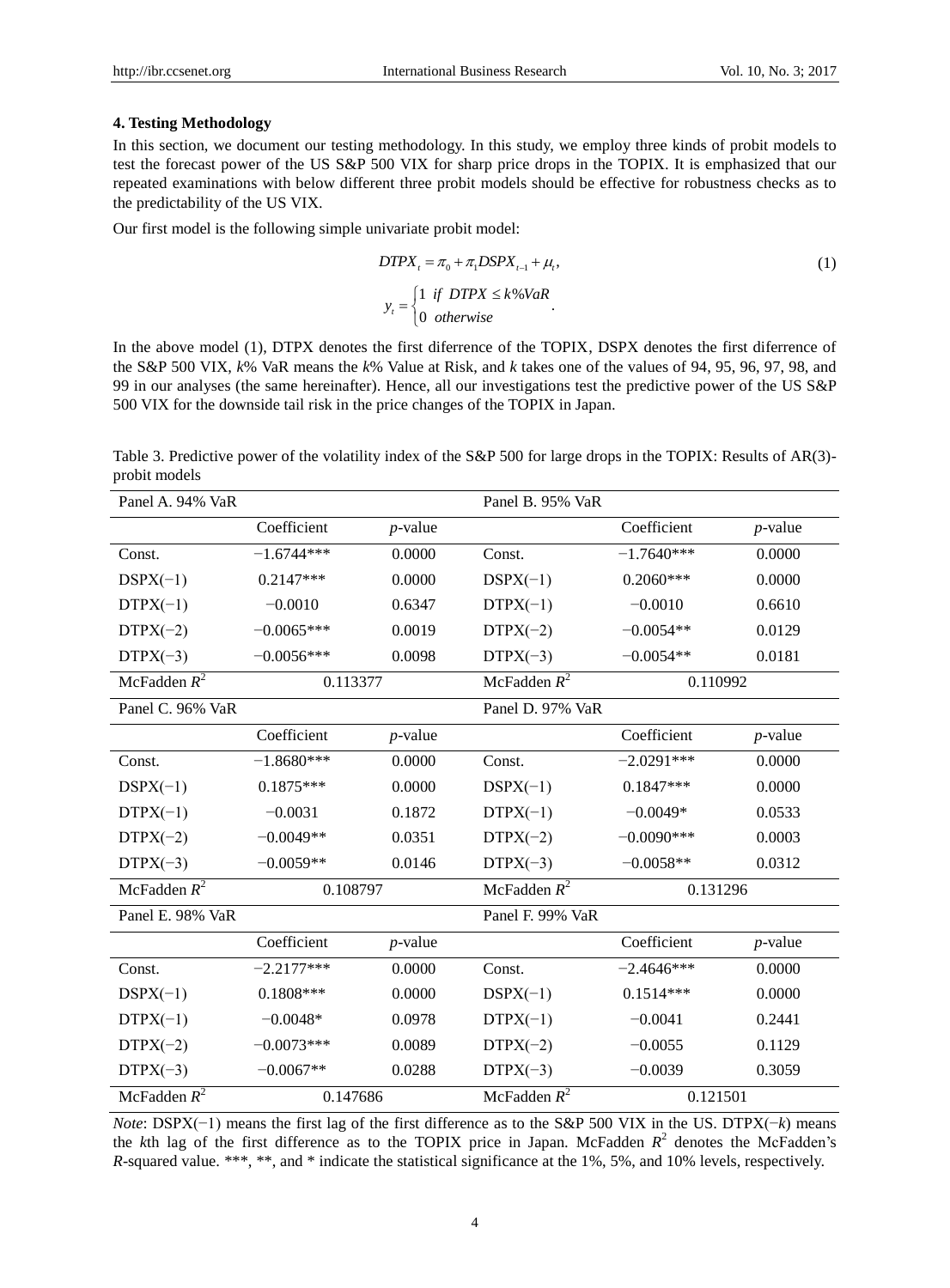The second model used in our tests is the following AR(3)-probit model (2):

$$
DTPX_{t} = \kappa_{0} + \kappa_{1}DSPX_{t-1} + \sum_{k=1}^{3} \kappa_{k+1}DTPX_{t-k} + \omega_{t},
$$
  
\n
$$
y_{t} = \begin{cases} 1 & \text{if } DTPX \le k\% VaR \\ 0 & \text{otherwise} \end{cases}.
$$
 (2)

Further, our third model is the following multiple probit model:

$$
DTPX_{t} = \tau_{0} + \tau_{1}DSPX_{t-1} + \tau_{2}DTPX_{t-1} + \tau_{3}DTERM_{t-1} + \tau_{4}DEX_{t-1} + \nu_{t},
$$
  
\n
$$
y_{t} = \begin{cases} 1 & \text{if } DTPX \le k\%VaR \\ 0 & \text{otherwise} \end{cases}.
$$
 (3)

We note that in this third model (3), the first lags of DTPX, DTERM, and DEX are included as control variables.

Table 4. Predictive power of the volatility index of the S&P 500 for large drops in the TOPIX: Results of probit models with control variables

| Panel A. 94% VaR |              |            | Panel B. 95% VaR |              |            |
|------------------|--------------|------------|------------------|--------------|------------|
|                  | Coefficient  | $p$ -value |                  | Coefficient  | $p$ -value |
| Const.           | $-1.6638***$ | 0.0000     | Const.           | $-1.7552***$ | 0.0000     |
| $DSPX(-1)$       | $0.2180***$  | 0.0000     | $DSPX(-1)$       | $0.2089***$  | 0.0000     |
| $DTPX(-1)$       | $-0.0011$    | 0.6507     | $DTPX(-1)$       | $-0.0013$    | 0.6082     |
| $DTERM(-1)$      | 0.1783       | 0.9146     | $DTERM(-1)$      | 0.8184       | 0.6410     |
| $DEX(-1)$        | $-0.0053$    | 0.9327     | $DEX(-1)$        | $-0.0152$    | 0.8174     |
| McFadden $R^2$   | 0.102306     |            | McFadden $R^2$   | 0.102071     |            |
| Panel C. 96% VaR |              |            | Panel D. 97% VaR |              |            |
|                  | Coefficient  | $p$ -value |                  | Coefficient  | $p$ -value |
| Const.           | $-1.8583***$ | 0.0000     | Const.           | $-2.0039***$ | 0.0000     |
| $DSPX(-1)$       | $0.1894***$  | 0.0000     | $DSPX(-1)$       | $0.1837***$  | 0.0000     |
| $DTPX(-1)$       | $-0.0047*$   | 0.0994     | $DTPX(-1)$       | $-0.0062**$  | 0.0463     |
| $DTERM(-1)$      | 1.9036       | 0.3114     | $DTERM(-1)$      | 1.2296       | 0.5608     |
| $DEX(-1)$        | 0.0074       | 0.9165     | $DEX(-1)$        | $-0.0139$    | 0.8561     |
| McFadden $R^2$   | 0.100184     |            | McFadden $R^2$   | 0.111186     |            |
| Panel E. 98% VaR |              |            | Panel F. 99% VaR |              |            |
|                  | Coefficient  | $p$ -value |                  | Coefficient  | $p$ -value |
| Const.           | $-2.1952***$ | 0.0000     | Const.           | $-2.4524***$ | 0.0000     |
| $DSPX(-1)$       | $0.1792***$  | 0.0000     | $DSPX(-1)$       | $0.1483***$  | 0.0000     |
| $DTPX(-1)$       | $-0.0056$    | 0.1138     | $DTPX(-1)$       | $-0.0058$    | 0.1749     |
| $DTERM(-1)$      | 1.7384       | 0.4775     | $DTERM(-1)$      | 2.0031       | 0.5194     |
| $DEX(-1)$        | $-0.0627$    | 0.4744     | $DEX(-1)$        | $-0.0287$    | 0.7910     |
| McFadden $R^2$   | 0.130095     |            |                  | 0.112172     |            |

*Note*: DSPX(−1) means the first lag of the first difference as to the S&P 500 VIX in the US. DTPX(−*k*) means the *k*th lag of the first difference as to the TOPIX price in Japan. DTERM(−1) means the first lag of the first difference as to the Japanese term spread and DEX(−1) denotes the first lag of the first difference as to the exchange rate of the Japanese yen to the US dollar. McFadden  $R^2$  denotes the McFadden's R-squared value. \*\*\*, \*\*, and \* indicate the statistical significance at the 1%, 5%, and 10% levels, respectively.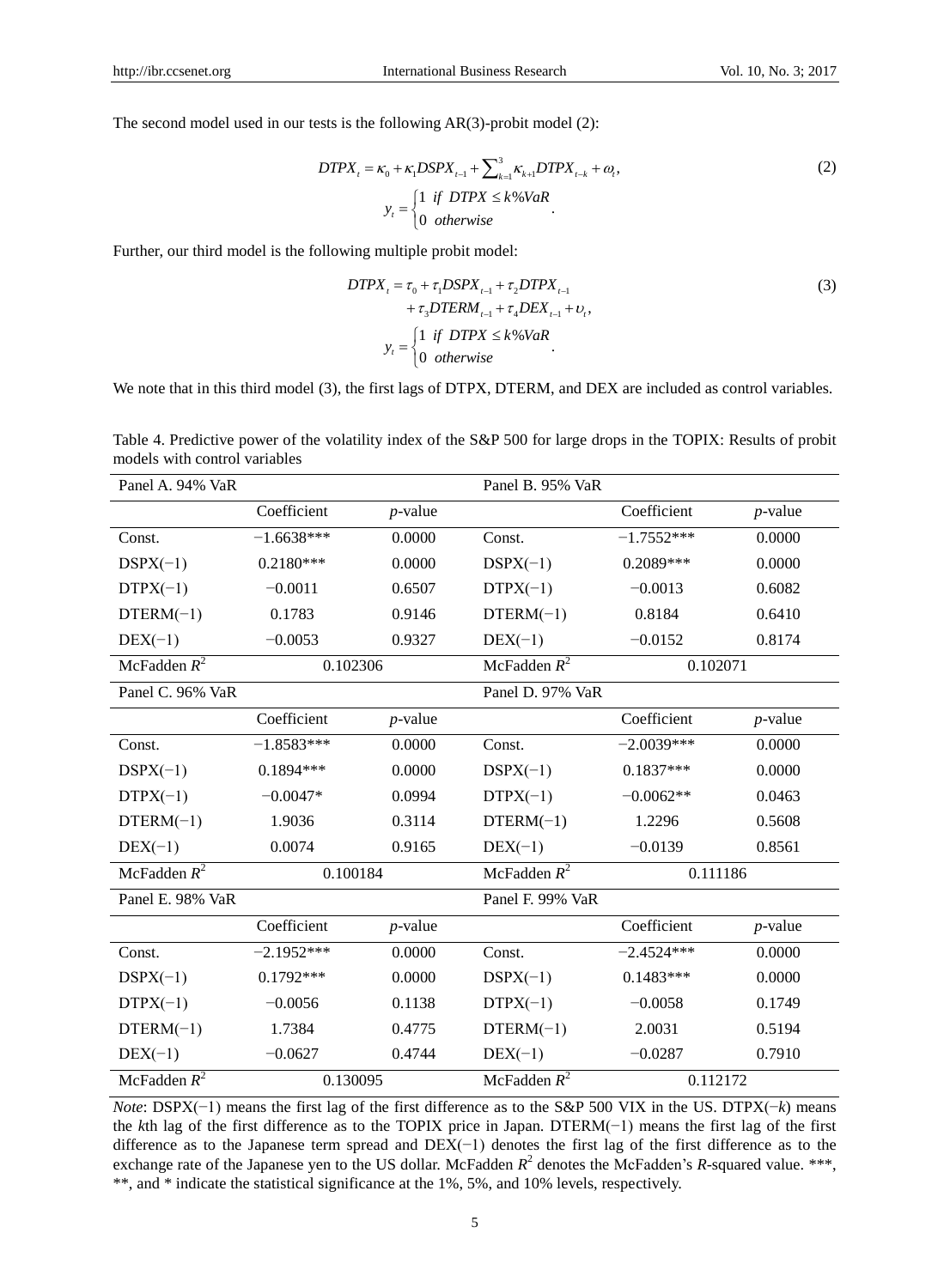### **5. Empirical Results**

First, we check some characteristics of the data used in this study. Table 1 exhibits the descriptive statistics of US and Japanese financial market variables we use in this research. Explaining by focusing on our two main variables of DSPX and DTPX, the mean value of DSPX is slightly negative while that of DTPX is slightly positive. In addition, from Table 1, we understand that the standard deviation value of DTPX is much higher than that of DSPX.

Next, we document our empirical results derived from the above-mentioned three probit models. First, the estimation results of our simple univariate probit model (1) are shown in Table 2. The results exhibited in panels A to F in Table 2 show that all the coefficients of the variable DSPX(−1) are statistically significantly positive at the 1% level. Hence, our first empirical results suggest that the preceding day's US S&P 500 VIX has statistically significant predictive power for large price drops of the TOPIX in Japan.

We next explain the estimation results with regard to our second model, the AR(3)-probit model (2). Table 3 exhibits the results and those displayed in all panels from A to F of this table suggest that again, all the coefficients of the variable DSPX(−1) are statistically significantly positive at the 1% level. Thus, the results derived from our second probit model also indicate that the preceding day's US S&P 500 VIX has statistically significant forecast power for sharp price declines in the TOPIX even though we include three AR variables as control variables in our analyzing model.

Finally, we document the estimation results as to our final probit model (3), in which we include the different control variables DTPX(−1), DTERM(−1), and DEX(−1). In Table 4, the estimation results are shown and again, all panels from A to F in this table indicate that all the coefficients of the variable DSPX(−1) are statistically significantly positive at the 1% level. The results in Table 4 therefore again demonstrate that the dynamic evolution of the preceding day's US VIX has statistically significant predictive power for the next day's sharp TOPIX drops in Japan even after we include different control variables in our testing econometric model.

As we documented above, we tested six tail risks in the form of 94% VaR, 95% VaR, 96% VaR, 97% VaR, 98% VaR, and 99% VaR in the distribution of the TOPIX price changes. In addition, we carefully performed our tests by employing three different versions of probit models. Therefore, we understand that all our test results consistently suggested that the increases of the preceding day's US S&P 500 VIX have statistically significant predictive power for large TOPIX price drops in Japan.

#### **6. Summary and Conclusions**

Using US and Japanese daily time-series data and applying three sorts of probit models, this study empirically tested the predictive power of the preceding day's US volatility index for the next day's sharp stock price drops in Japan. As we described in the previous section, all the results from our analyses suggested that the preceding day's US S&P 500 VIX has statistically significant predictive power for the next day's large price drops of the TOPIX in Japan. We note that because (1) we carefully examined several tail risks in the form of six kinds of VaR related to price changes in the TOPIX and (2) we also repeatedly conducted our tests by applying three different versions of probit models, we can naturally emphasize that our empirical results exhibited in this paper are highly robust.

In addition, demonstrating the interpretations of our work, our empirical results can be interpreted firstly that (1) downward asset price movements in the US and Japan, more specifically, downside risks in US and Japanese equity markets actually exhibit comovements. Further, our results also can be interpreted secondly that (2) there exist downside risk spillovers from the US equity market to the Japanese equity market (The spillovers in different contexts are also analyzed by Diebold and Yilmaz (2016) and MacDonald (2017), for example.).

It is also noted that these two viewpoints explored in this study are rather new and useful for further investigation and consideration of the issues related to international equity market linkages. Hence, it can be also emphasized that the findings from this study shall be important to further deepen our knowledge as to international stock market evolution and connections in a rapidly globalizing economy.

#### **Acknowledgments**

The author is particularly grateful to the repeated courteous invitation from the journal to write to this journal. The author also appreciates the Japan Society for the Promotion of Science Grant-in-Aid for Scientific Research for their generous financial assistance to this research. In addition, the author thanks the Editor and anonymous referees for their supportive and constructive comments on this paper. Moreover, the author also thanks Kevin Duran for his highly skillful editorial assistance to my paper. Finally, the author deeply thanks all the Editors of this journal for their care and kind attention on my paper.